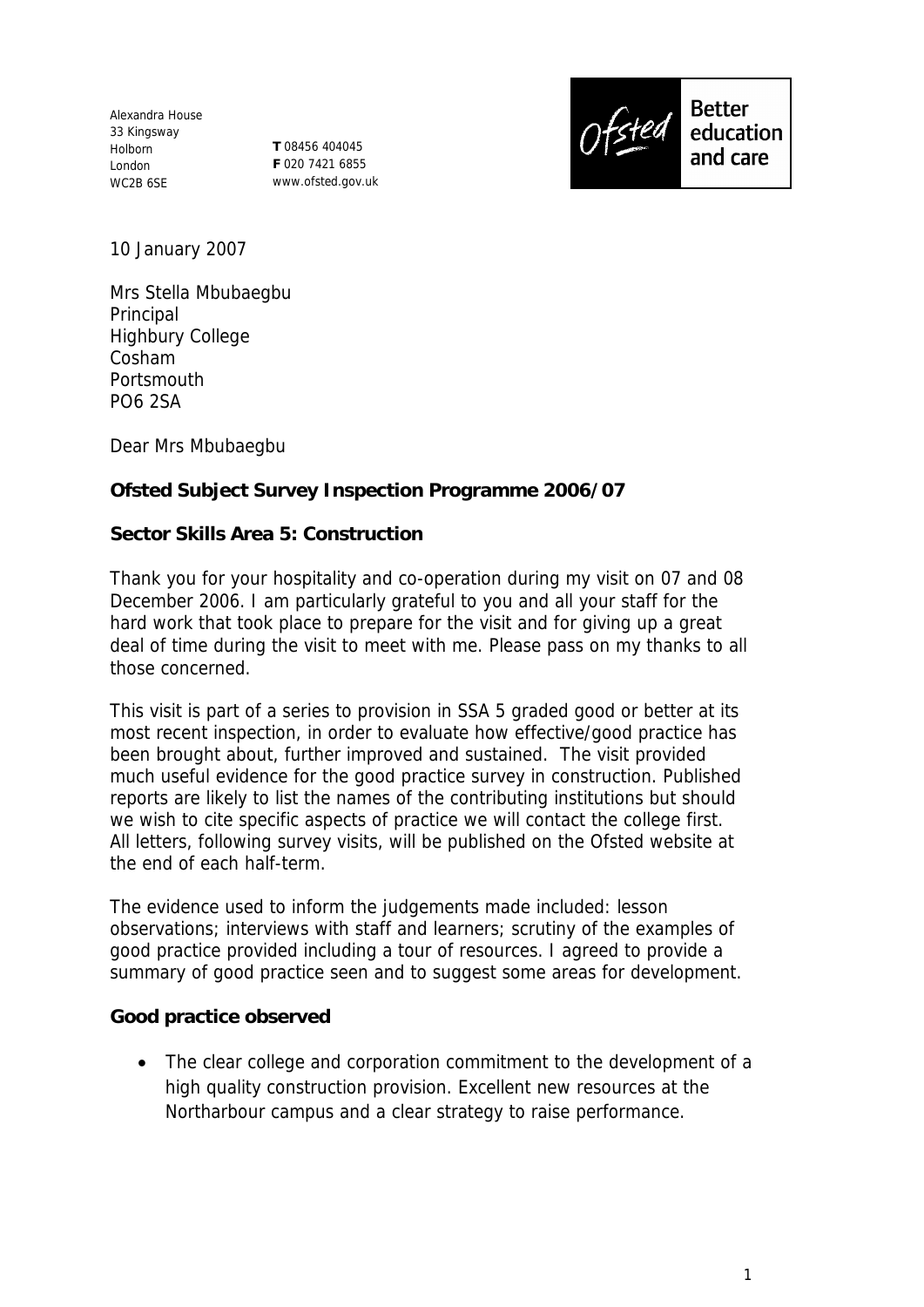- The broad range of provision with good progression opportunities. An extensive range of courses are offered that are well matched to the needs of industry and the community. A wide range of trade and professional courses are offered and the college has good links with local schools. Progression opportunities exist from entry level to Foundation degree level and the college has successfully developed a construction related course that improves literacy and numeracy skills.
- The particularly effective links with employers and industry organisations. Close and productive links with the Construction Industry Training Board (CITB), Henkel Unibond and a range of other employers and manufacturers provide sponsorship benefits that enhance the curriculum. The college is also working with English Heritage on a pilot course for the restoration of specialist plasterwork and with the Electrical Contractors Forum to provide an innovative programme-led pathway for full-time learners wishing to enter the industry.
- The particularly good support for learners. The many aspects of this include the on-site support from student services, the weekly visits from support specialists, the additional learning support system, the mentoring provided under the 'Support to Achieve' programme and a rapidly increasing range of study support materials on the virtual learning platform. Analysis of these and other support measures confirm they assist learners in making progress.
- The participation and success in local, regional and national competitions. The college actively encourages learners to participate in competitions that enable learners to demonstrate the high standard of practical work they produce. Several learners have won prestigious awards including a City and Guilds gold medal, the Crombie Trophy for plastering and the Chartered Institute of Building (CIOB) Regional Challenge.

**Areas for development, which we discussed, included:**

- to make better use of individual tutorials and learning plans by setting more challenging targets to encourage learners to progress
- to share good practice in assessment and tracking of learner progress across the department.